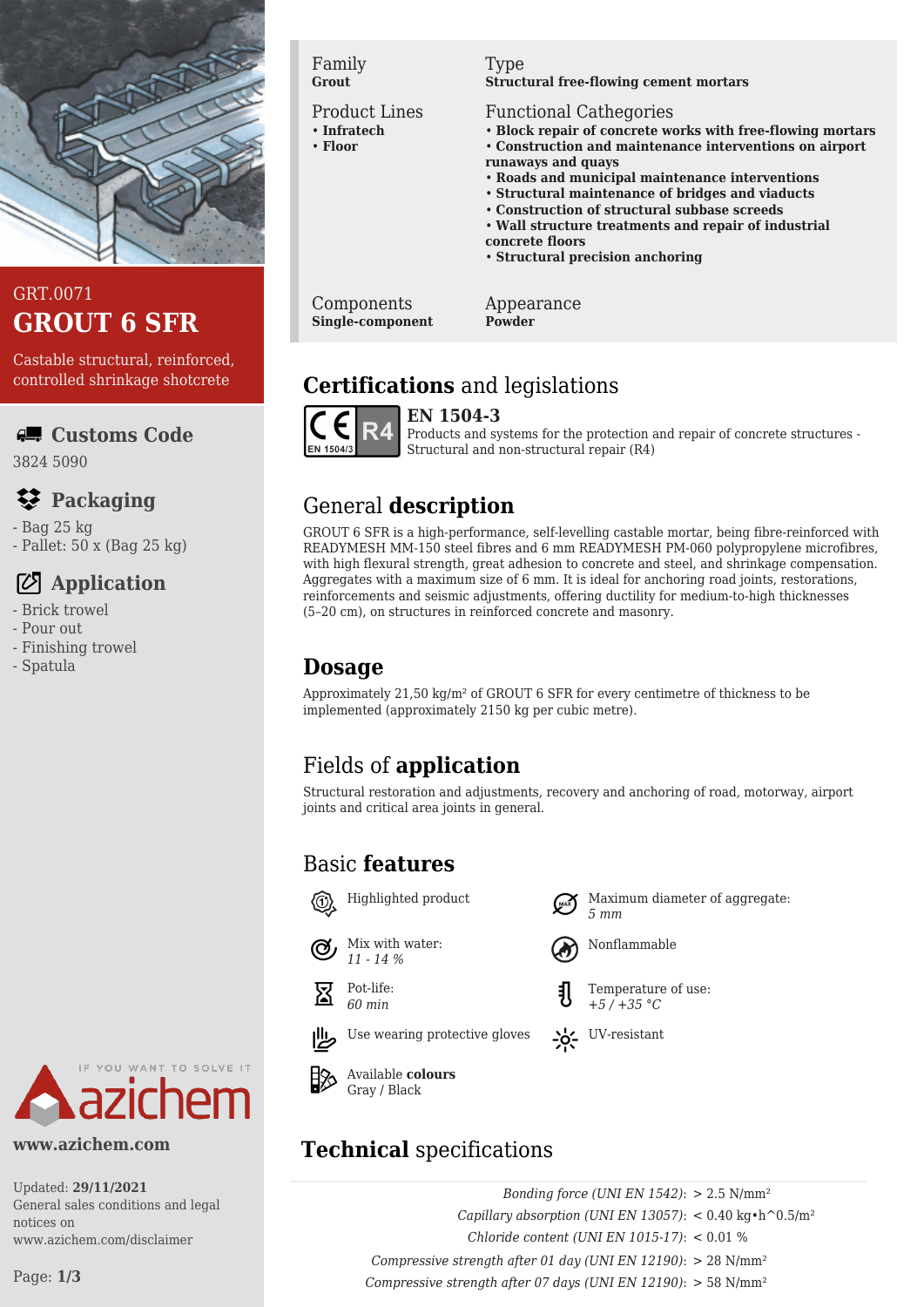*Compressive strength after 28 days (UNI EN 12190)*: > 75 N/mm² *Density (UNI EN 1015-6)*: 2250 kg/m³ *Flexural strength after 07 days (UNI EN 196/1)*: > 9 N/mm² *Flexural strength after 28 days (UNI EN 196/1)*: > 12 N/mm² *Flexural strength at 01 day (UNI EN 196/1)*: > 5 N/mm² *Pull-out resistance on masonry support, Pull Out (UNI EN 1881) 75 kN*: < 0.6 mm *Resistance to carbonatation (UNI EN 13295)*: dk < cls standard mm²/m *Static elastic modulus (EN 13412)*: 29 GPa *Thermal compatibility (UNI EN 13687-2)*: > 2 N/mm²

#### Tools **cleansing Applicable** on

- 
- Water Concrete • Asphalt

## Substrate **preparation**

Application surfaces should be clean, free of soiling, crumbling and non-adhering parts, dust, etc., conveniently saturated with water until they reach the condition "saturated with dry surface". An adequate roughening of the surfaces by scarifying, sandblasting etc. is always necessary in order to obtain the maximum adhesion values to the substrate. The optimal values are obtained with high pressure hydro-scarification. Bare the irons undergoing disruptive oxidation or deeply oxidized, removing the rust of the exposed irons (by sandblasting or abrasive brushes).

#### **Instructions** for use

Pour about 2/3 of the mixing water into the mixer, add GROUT 6 SFR and the remaining water; continue to mix until a homogeneous lump-free mixture is obtained. The mixing water should be about 13%-15% by weight (3.5-4.5 litres per bag). Adopt casting procedures capable of ensuring the absence of discontinuities and avoid the formation of air pockets.

For high anchoring sections it is appropriate to add GHIAIETTO 6.10 (please refer to the appropriate technical data sheet for more information).

# **Storage** and preservation

Store the product in its original packing, in a fresh and dry environment, avoiding frost and direct sunlight. Inadequate storage of the product may result in a loss of rheological performance. Protect from humidity.





**www.azichem.com**

Updated: **29/11/2021** General sales conditions and legal notices on www.azichem.com/disclaimer